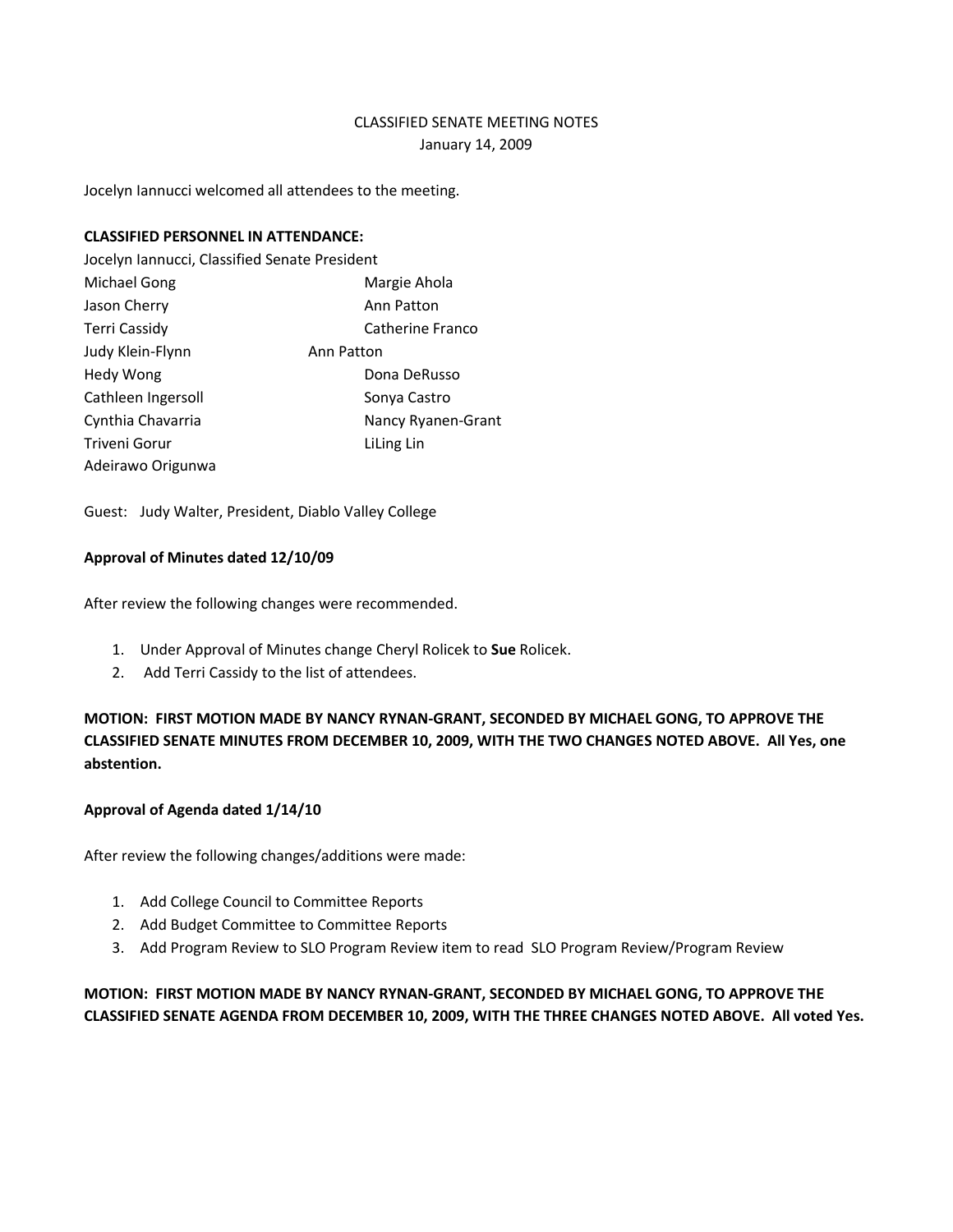Classified Senate Meeting  $1/14/10 -$  Page Two

#### **Announcement:**

Jason Cherry reported that he will not be able to continue as Cluster Representative due to time constraints. It was also mentioned that two other representatives had resigned also.

#### **Information/Discussion:**

#### **1. Classified Leadership Conference**

The Classified Leadership Institute will be held on June  $10 - 12$ , 2010. All are encouraged to attend and noted that there are funds to cover costs to the conference as well as scholarships.

#### **2. President's Exemplary Award**

It was reported that three previous winners of the president's exemplary award would be serving on the selection committee for this year's award. The committee members will be announced at the next meeting.

#### **3. Statewide Classified Employee Award**

Jocelyn shared the letter from the California Community Colleges Board of Governors memorandum asking for CEO's to support and encourage their Board of Trustees to send in a nominee for the Classified Employee Award. Linda Kohler, from LMC, was last year's nominee.

#### **4. Brown Act**

Jocelyn updated the senate on the recommendation from the last meeting encouraging the College Council to follow the Brown Act. Nancy Rynan-Grant shared a memo that Judy Walters had brought to the college council form the legal representatives stating that the council was not bound to follow the Brown Act. The College Council as agreed to follow the spirit of the Brown Act, which means that they will send out advance notices and document availability.

Nancy Ryanen-Grant also mentioned that the only committees bound by the Brown Act on campus are ASDVC and Faculty Senate.

## **5. Classified Video "A Day in the Life"**

Jocelyn reported that she had been in contact with Joann Denning, regarding having her multi-media class shoot the video for the classified. Jocelyn reported that they will be sending her a quote; she also added that she liked the idea of having students benefit from this project. Dona DeRusso commented that this class did the video on the technical programs here at DVC and their work is very professional.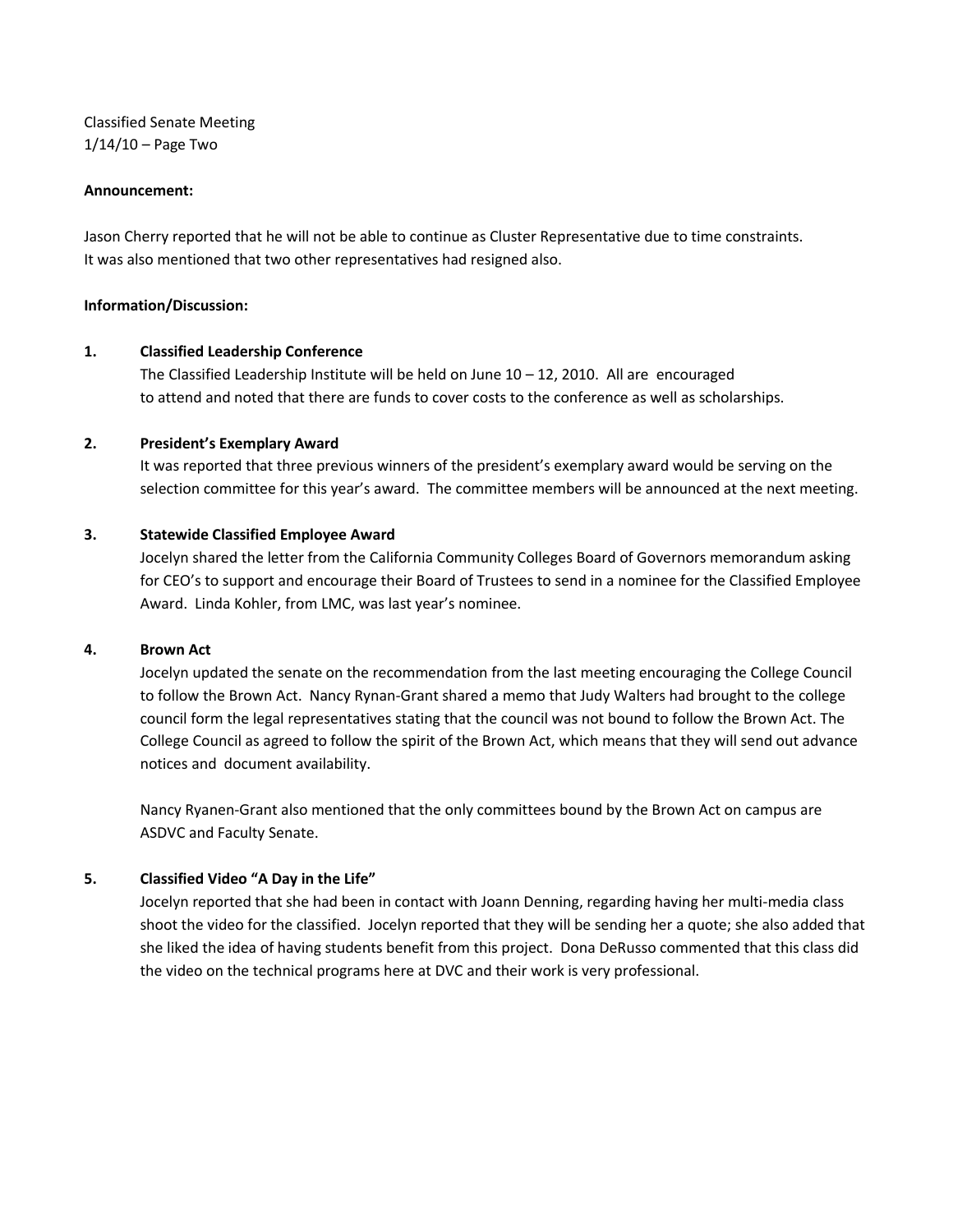- 3. Liling Lin asked that with class reductions what will newer students do when they cannot enroll in lower level classes because higher level students are enrolling in these classes because the higher classes are not being offered. The President commented that the Instruction Office is working with Departments to assess what classes will be cut. They will try not to downsize classes that are tied to certificate, degree and transfer programs.
- 4. Michael Gong asked if budget reductions will affect the Student Services Building. The President responded that the SS building will not be affected because it is funded through bond money. The President also noted that there will be a presentation on the building for the campus community.

## **Committee Reports:**

## **1. Student Equity Committee**

After review of the Student Equity Committee charge, Ann Patton questioned why there appeared to be six managers on the committee member structure. It was agreed that this would be discussed further and Jocelyn will report back.

## **Committee Reports**

Jocelyn asked all to review committee documents that were emailed previously.

The meeting was adjourned at 11:30 a.m.

Respectfully submitted,

Margie Ahola Note taker for Classified Senate Meeting 1/14/10